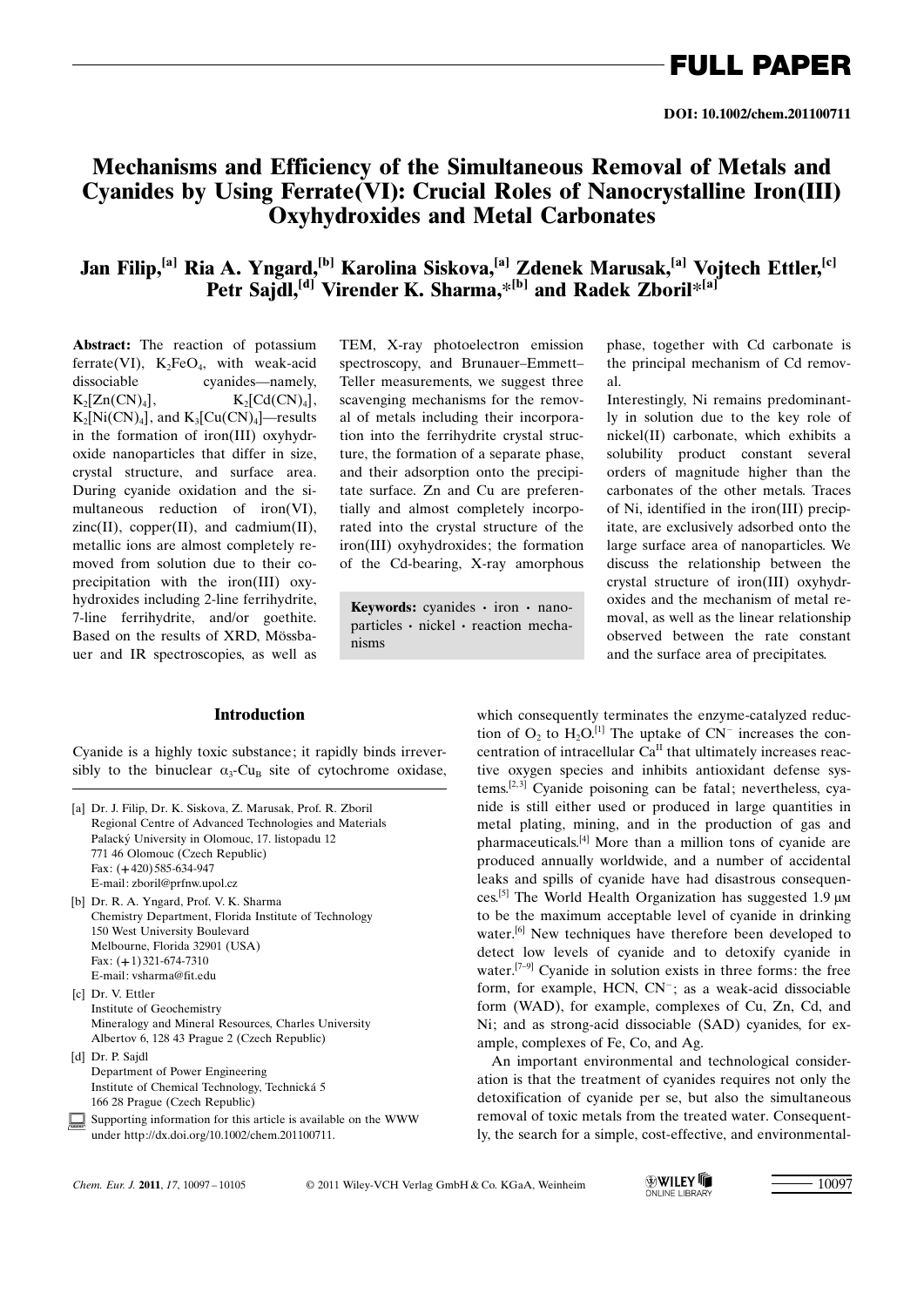ly friendly technique that allows the simultaneous removal of cyanides and potentially toxic metals is currently one of the most important challenges of water-treatment chemistry.

Various known procedures detoxify cyanides, including physical adsorption, complexation, heterogeneous photocatalysis, and chemical oxidation.<sup>[7,10,11]</sup> With the exception of oxidation, all these techniques produce highly concentrated waste products that still contain toxic cyanides. Chlorine, hypochlorite, hydrogen peroxide, ozone, sulfur dioxide, and ammonium bisulfite are common chemical oxidants for cyanide destruction, but these oxidants either generate toxic intermediates/products (e.g., cyanogen in chlorination) or are not very efficient.[11, 12] Moreover, with these techniques, the simultaneous removal of cyanides and metals is almost impossible.

In recent years, oxidants based on iron in high oxidation states, which have been produced in iron–tetraamido macrocyclic ligand complexes (Fe–TAML)/ $H_2O_2$  or as a salt (e.g.,  $K_2FeO_4$ ), have shown promise as efficient degraders and detoxifiers of various pollutants including estrogens, degradation bisphenols, Orange II dye, and bacterial spores.<sup>[13,14]</sup> These oxidants have the advantage of being classified as 'green chemistry' and are able to oxidize persistent organic pollutants and kill hardy pathogens.<sup>[15,16]</sup> Importantly, ferrate ion (Fe $O_4^2$ ) can induce the coprecipitation of metals, nonmetals, radionuclides, and organics, because the ferric ion, produced by the reduction of ferrate(VI), acts as an efficient coagulant. The most important example of this is the use of iron(VI) for the removal of arsenic, which is otherwise not efficiently removed using common coagulants such as ferric chloride and alum.[17]

Recent studies have used the oxidation of weak-acid dissociable cyanides by using  $K_2FeO_4$  and have demonstrated the possibility of detoxifying cyanide to cyanate and removing metals from the treated water as seen in Equations (1) and (2):

$$
5\,\text{HFeO}_4^- + [\text{Cu(CN)}_4]^{3-} + 8\,\text{H}_2\text{O} \rightarrow 5\,\text{Fe(OH)}_3 + \text{Cu}^{II}
$$
  
+4\,\text{NCO}^- + <sup>3</sup>/<sub>2</sub> O<sub>2</sub> + 6\,\text{OH}^- (1)

$$
4\,\text{HFeO}_4^- + \left[ \text{M(CN)}_4 \right]^{2-} + 6\,\text{H}_2\text{O} \rightarrow 4\,\text{Fe(OH)}_3 + \text{M}^{\text{II}} \tag{2}
$$
  
+4\,\text{NCO}^- + \text{O}\_2 + 4\,\text{OH}^-

in which  $M = Zn$ , Cd, and Ni.<sup>[18, 19]</sup> However, these studies do not address the efficiency and possible mechanisms of metal removal. Indeed, the chemical composition, crystallinity, size, structure, and surface properties of iron(III) oxide/hydroxide precipitates should control or reflect the mechanisms and kinetics of metal removal. The particle size of precipitates is critically important because some iron oxide polymorphs are generally thermodynamically stable only at the nanoscale.[20] Furthermore, the crystallinity (amorphicity) of solid precipitates also influences the process efficiency of metal removal from solution as the structural incorporation of metals is driven by the degree of development of periodic crystal lattices.[21]

The present work was stimulated by the idea that ferrate(VI) technology seems to be a promising approach for the simultaneous decontamination of toxic cyanides and metals from water; however, there is still a big gap in our understanding of the mechanisms and efficiency of metal removal. Moreover, our preliminary findings clearly showed that iron(VI) was unable to remove  $Ni<sup>II</sup>$  from solution, whereas  $Cu^{II}$ ,  $Zn^{II}$ , and  $Cd^{II}$  ions were completely transferred from solution to solid precipitates. This article thus aims: 1) to describe the nature and properties of the iron- (III) phase(s) formed in the oxidation of WADs (Cu, Zn, Cd, Ni) by iron(VI) and to relate these properties to the mechanisms and kinetics of metal removal from solution; 2) to determine the role of carbonates in the coprecipitation of metals to learn the causes of the  $Ni<sup>H</sup>$  anomaly; and 3) to evaluate the possibility of leaching metal ions from the precipitates in water as an important environmental aspect related to the location of metal ions on the surface or within the crystal lattice of iron(III) precipitates. Generally, the data presented in this paper are likely to be of great importance in furthering our understanding of the mechanisms of metal coprecipitation with iron(III) oxides, which would occur not only during iron(VI) waste water treatment but also during modern reductive technologies based on the application of zero-valent iron nanoparticles leading to the formation of secondary iron(III) oxides, $[22, 23]$  as well as during targeted processes based on the application of iron(III) oxide itself.[24–26]

#### Results and Discussion

Efficiency of metal removal; surface properties of precipitates versus reaction kinetics: All aqueous solutions that contain weak-acid dissociable cyanides of Zn, Cd, Ni, and Cu were analyzed by atomic absorption spectrometry (AAS) prior to and after treatment with potassium ferrate (Table 1). Whereas comparable concentrations of metal ions (in units of  $mgL^{-1}$ ) were detected before the oxidative treatment, all metal ions except Ni decreased by several orders of magnitude after the oxidative treatment with  $K_2FeO_4$ . Thus, oxidation of weak-acid dissociable cyanides by ferrate can be considered to be a highly efficient process for the re-

Table 1. Chemical composition of reaction solutions before and after ferrate(VI) treatment, and of solid precipitates (including BET surface area data for solid precipitates).

|                              | Composition of reaction                                |                                                       | Composition of  | Surface                                |
|------------------------------|--------------------------------------------------------|-------------------------------------------------------|-----------------|----------------------------------------|
|                              | solutions                                              |                                                       | precipitate     | area                                   |
| Cyanide                      | before<br>treatment<br>$\left[\text{mg} L^{-1}\right]$ | after<br>treatment<br>$\left[\text{mg} L^{-1}\right]$ | [wt% of metals] | $\left[\text{m}^2\text{g}^{-1}\right]$ |
| $K_2[Zn(CN)_4]$              | $1.55$ (Zn)                                            | $< 0.02$ (Zn)                                         | 14.72 $(Zn)$    | 74                                     |
| $K_2[Cd(CN)_4]$              | $2.45$ (Cd)                                            | $< 0.02$ (Cd)                                         | 18.14 (Cd)      | 80                                     |
| $K_2[Ni(CN)_4]$              | $1.26$ (Ni)                                            | $1.22$ (Ni)                                           | $1.55$ (Ni)     | 88                                     |
| $K_3$ [Cu(CN) <sub>4</sub> ] | $1.59$ (Cu)                                            | $< 0.04$ (Cu)                                         | $11.25$ (Cu)    | 183                                    |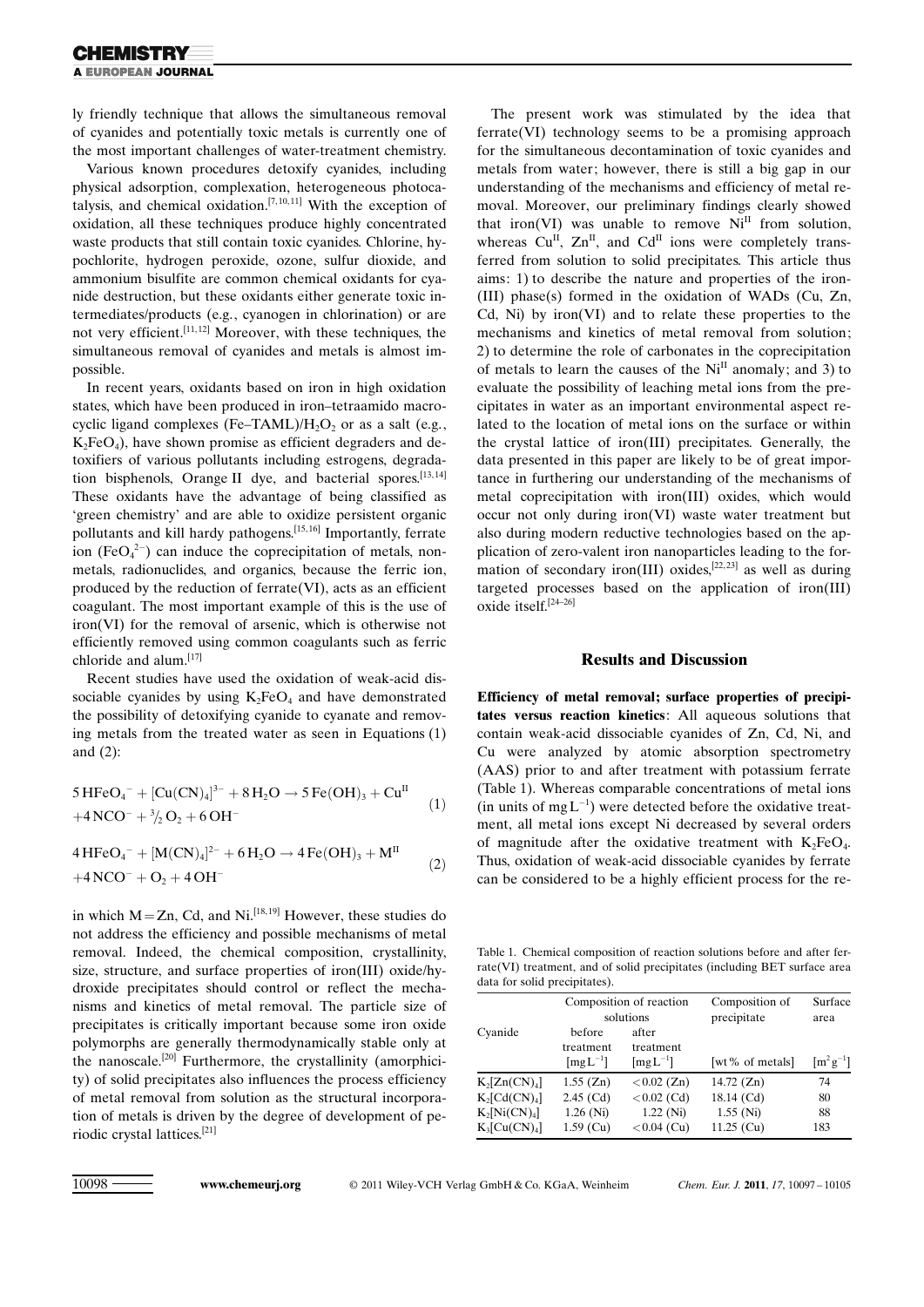# Removal using Ferrate(VI) **Example 2 FULL PAPER**

moval of Zn, Cd, and Cu ions from the solution, but a lowefficiency process for the removal of Ni ions.

The chemical composition of filtered and air-dried precipitates (Table 1) revealed them to contain high concentrations of Cu, Zn, and Cd (11.25, 14.72, and 18.14 wt%, respectively), but only a low content of Ni  $\left($  < 1.55 wt %). This agrees well with the AAS results obtained from the reaction solutions after treatment with  $K_2FeO_4$ , for which the removal of Cu, Cd, and Zn from the aqueous solutions during coprecipitation with iron was better than 95%, whereas a decrease of only approximately 3% was observed for Ni. These results thus reflect the anomalous nature of Ni with respect to its removal from the reaction solution. Since the removal of metals on preformed iron(III) oxyhydroxides is generally significantly lower than that precipitated in situ, the process of in situ iron precipitation might represent an effective tool for the sequestration of dissolved metal.<sup>[25]</sup> The increased level of metal removal by the in situ precipitation process can be explained by an increase of both number of adsorption sites and surface area, when present together with polymerized iron(III) oxyhydroxides.[25]

Concerning the surface properties, all WAD cyanide reaction products had comparable active surface areas (74 to  $88 \text{ m}^2 \text{g}^{-1}$ ) except for the Cu-bearing precipitate  $(183 \text{ m}^2 \text{g}^{-1})$ (Table 1). The variation in surface area was found to be related to the kinetics of the reaction of iron(VI) with cyanide (rate constants were adopted from previously published studies; $[19, 27, 28]$  Figure 1). Evidently, the slower reaction rate



Figure 1. The rate constants of reactions of weak-acid dissociable cyanides with ferrate(VI) (adopted from previously published studies<sup>[19,27,28]</sup>) versus surface area of individual precipitates.

is reflected in a smaller surface area, whereas the high reaction rate of iron(VI) with  $\left[\text{Cu(CN)}_4\right]^{3-}$  led to the large surface area of the solid reaction product. Interestingly, such variation of active surface area displayed nearly linear behavior with respect to reaction rate constants for WADs (Figure 1). On the other hand, the precipitates obtained in the reaction of free potassium cyanide and thiocyanate (blank samples) gave the lowest surface areas (42 and  $67 \text{ m}^2 \text{ g}^{-1}$ , respectively), which, however, did not fall on the linear curve of Figure 1. This suggests that metal ions in WADs considerably affect the mechanisms and kinetics of cyanide oxidation and hence the formation of iron(III) precipitates. The reaction kinetics seems to be the key factor in determining the surface area of the precipitates.

Although  $[Ni(CN)<sub>4</sub>]$ <sup>3-</sup> also lies on the linear curve (Figure 1), the mechanism of formation of the Ni precipitate should be different. The differences in mechanisms of formation of iron(III) precipitates are, moreover, reflected in the nature of Brunauer–Emmett–Teller (BET) adsorption– desorption isotherms (Figure S1 in the Supporting information). Whereas the precipitates that result from oxidative treatments of  $K_2[Ni(CN)_4]$ ,  $K_3[Cu(CN)_4]$ , and  $K_2[Zn(CN)_4]$ are almost pore-free (no hysteresis), the Cd-bearing precipitate was in fact mesoporous as demonstrated by a large degree of hysteresis in the adsorption–desorption isotherms. To understand differences in the efficiency of metal removal and surface properties of precipitates, we performed a detailed characterization. As a result, the data presented and discussed below provide new insights into the mechanisms of metal removal including an explanation of the anomalous behavior of  $[Ni(CN)<sub>4</sub>]$ <sup>3-</sup> during treatment with ferrate(VI).

Differences in composition, structure and morphology of precipitates; mechanisms of metal removal: Due to the fact that all precipitates contained iron as the main component, they were characterized in detail by means of  $57Fe$  Mössbauer spectroscopy, which is sensitive to both the valence and spin state of iron. The measurements were performed at 300 and 25 K (Figure S2 in the Supporting information). The dominant doublet in all room-temperature Mössbauer spectra corresponds to the octahedrally coordinated iron(III) ion in a high-spin state. The results of Mössbauer spectroscopy also illustrate the fact that all the iron atoms are reduced to iron(III) after completion of the reaction of  $K_2FeO_4$  with WADs. Room-temperature and low-temperature spectra as well as corresponding hyperfine parameters are typical for ferrihydrite<sup>[29]</sup> (average values for room-temperature spectra: isomer shift  $\delta = 0.34$  mm s<sup>-1</sup> and quadrupole splitting  $\Delta E_{\rm Q}$  = 0.56 mm s<sup>-1</sup> for doublet 1 and  $\delta$  = 0.33 mm s<sup>-1</sup>,  $\Delta E_{\rm Q}$  =  $0.94$  mm s<sup>-1</sup> for doublet 2; average values for 25 K spectra:  $\delta = 0.44$  mm s<sup>-1</sup>, quadrupole shift  $\varepsilon_{\rm Q} = -0.04$  mm s<sup>-1</sup>, hyperfine magnetic field  $B<sub>hf</sub> = 46.9$  T). Moreover, the subspectrum with hyperfine parameters typical for nanocrystalline goethite (RT:  $\delta = 0.38 \text{ mm s}^{-1}$ ,  $\varepsilon_{\text{Q}} = -0.18 \text{ mm s}^{-1}$ ,  $B_{\text{hf}} = 30.5 \text{ T}$ ; 25 K:  $\delta = 0.45$  mm s<sup>-1</sup>,  $\varepsilon_{\text{Q}} = -0.16$  mm s<sup>-1</sup>,  $B_{\text{hf}} = 50.6$  T) is easily recognized in the precipitate of reference samples.<sup>[30]</sup>

According to the XRD results (Figure 2), all the studied precipitates were mainly composed of nanocrystalline iron- (III) oxyhydroxides including goethite ( $\alpha$ -FeOOH), 2-line ferrihydrite (2LFh), and 7-line ferrihydrite (7LFh). Nanoparticulate goethite prevailed in the reference samples (Figure S3 in the Supporting information) and was also present as a minor phase in the precipitate that resulted from the reaction between  $[Ni(CN)<sub>4</sub>]^{2}$  and FeO<sub>4</sub><sup>2</sup>. On the other hand, 2LFh dominated in all the metal-bearing precipitates studied, in accordance with Mössbauer data. Two-line ferrihydrite was the only phase after the oxidative treatment of  $[Cu(CN)<sub>4</sub>]<sup>3-</sup>$ , whereas the oxidation of both  $[Zn(CN)<sub>4</sub>]<sup>2-</sup>$  and  $[Ni(CN)<sub>4</sub>]$ <sup>2-</sup> resulted in a mixture of 2LFh and 7LFh. The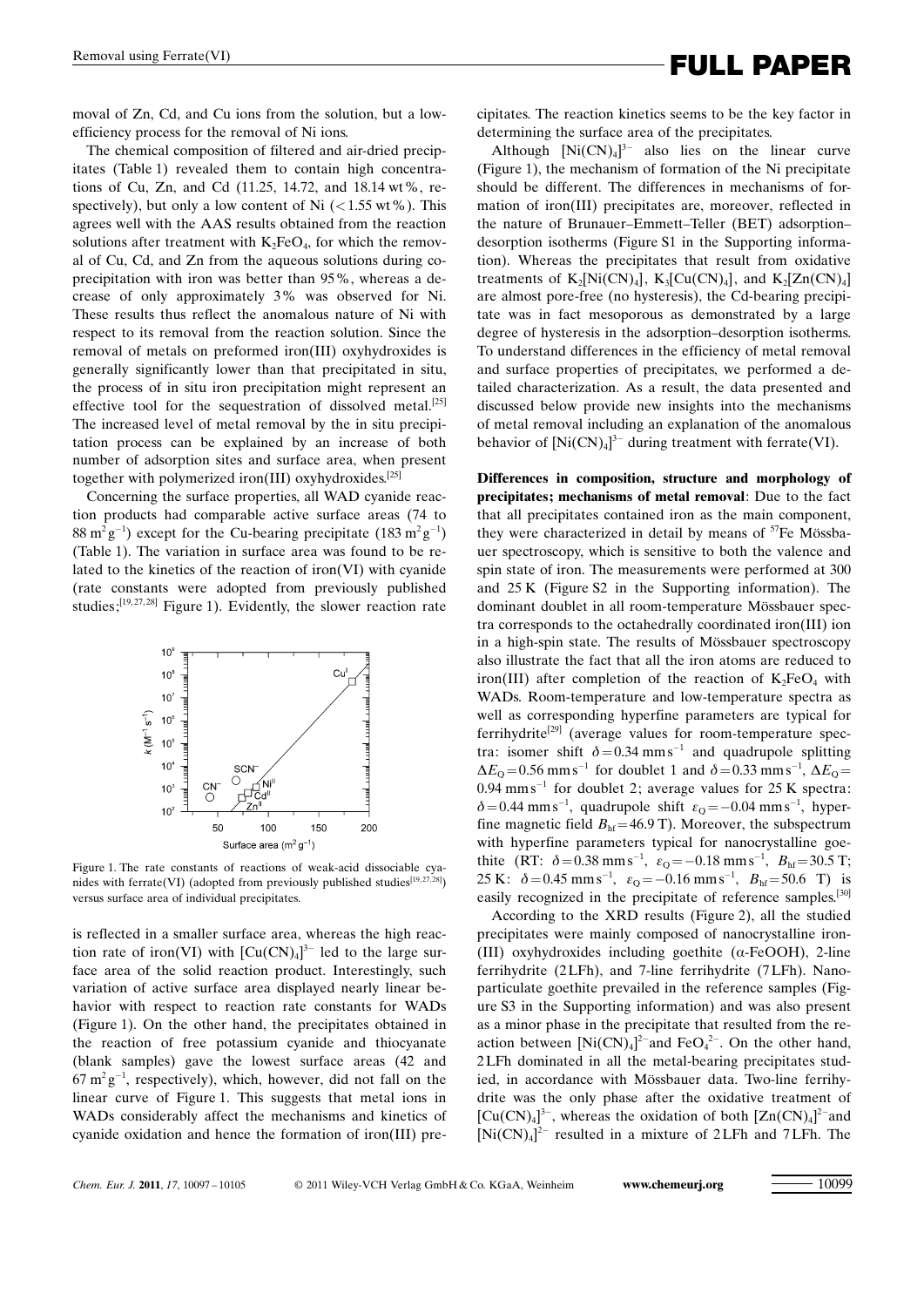

Figure 2. X-ray diffraction patterns of solid precipitates obtained by the reaction of the FeO<sub>4</sub><sup>2-</sup> ion with cyanides: A) [Zn(CN)<sub>4</sub>]<sup>2-</sup>, B) [Cd(CN)<sub>4</sub>]<sup>2-</sup>, C)  $[Ni(CN)_4]^2$ , D)  $[Cu(CN)_4]^3$ . The lines in pattern B indicate diffractions of CdCO<sub>3</sub> (PDF card no. 01-072-1939), whereas the lines in pattern C correspond to the diffractions of goethite (card no. 00-029-0713). Other peaks can be assigned to either 2LFh or 7LFh.

formation of 7LFh, a rarely observed form of ferrihydrite, implies that the ferrihydrite structure is partially stabilized by other elements of ionic radii comparable to iron.<sup>[31,32]</sup> We can therefore deduce that goethite predominantly crystallizes in systems that contain no metals other than ferric iron under the conditions of the reaction of potassium ferrate(VI) with weak-acid dissociable cyanides. This corresponds well with its presence in reference samples, whereas divalent metals, such as Zn, Cd, and Cu, cause the formation of both 2LFh and 7LFh ferrihydrites.

The Cd-bearing precipitate appears to be anomalous in light of the XRD results (Figure 2). The character of the extremely broad and asymmetric diffraction peaks differs from those typical of 2LFh and implies the presence of highly substituted ferrihydrite and/or the presence of a separate Cd-bearing and X-ray amorphous phase together with 2LFh. In addition to the X-ray amorphous phases, quite sharp diffractions that correspond to  $CdCO<sub>3</sub>$ , known as the mineral otavite, are clearly identified in the Cd-bearing precipitate (Figure 2). Thus, the formation of cadmium carbonate as a single phase evidently represents an important mechanism of cadmium removal. From this viewpoint, it is worth mentioning that metal carbonates were not identified in any of the other precipitates studied. The general role of carbonates in the reaction system is discussed below.

In the TEM images (Figure 3), all studied precipitates except the Cd-bearing precipitate were found to have morphologies typical of ferrihydrites ( $\approx$  5 nm small particles forming globular aggregates of 20 to 300 nm in diameter) and nanoparticulate goethite (Figure S4 in the Supporting information).

The Cd-bearing sample also appears to be morphologically different. The anomaly in this sample is demonstrated by the presence of sheetlike structures that overgrow shapeless aggregates of ultrafine ferrihydrite nanoparticles (Figure 3B). This observation clearly demonstrates the formation of separate Cd-bearing phase(s), which are assigned to the X-ray amorphous Cd-bearing phase and to the well-crystallized  $CdCO<sub>3</sub>$  following XRD analysis. This sheetlike morphology is typical of both Cd-bearing phases.[33, 34] The presence of these cadmium-bearing sheetlike phase(s) is probably responsible for the mesoporous nature of the precipitate, as observed in adsorption isotherms (see hysteresis in Figure S1 in the Supporting Information).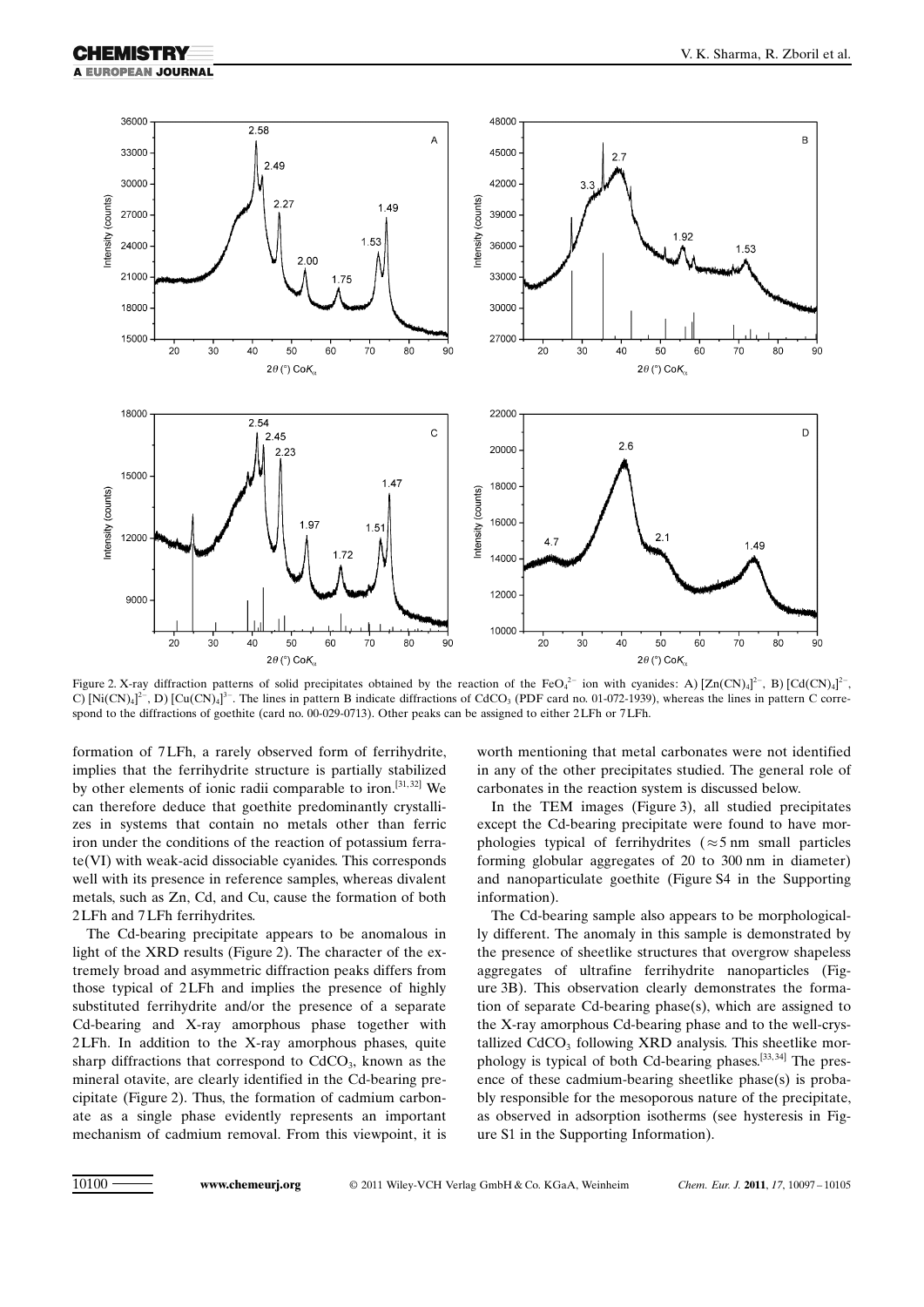

Figure 3. TEM images of solid precipitates obtained by the reaction of the  $FeO<sub>4</sub><sup>2-</sup>$  ion with cyanides: A)  $[Zn(CN)_4]^2$ , B)  $[Cd(CN)_4]^2$ , C)  $[Ni(CN)_4]^2$ , and D)  $[Cu(CN)_4]^3$ .

Whereas the mechanism of Cd removal during oxidative treatment of  $[Cd(CN)<sub>4</sub>]<sup>2-</sup>$  by ferrate(VI) is partly based on the formation of the separate carbonate phase, the mechanisms of Cu and Zn removal seem to be strongly and exclusively related to iron(III) oxyhydroxides. To gain a deeper insight into this relationship, we performed X-ray photoelectron emission spectroscopy (XPS) analysis of precipitates. In

upon sputtering, the Ni concentration dropped to less than half its previous value. We hypothesize that Ni ions are mainly adsorbed on the surface of the iron(III) oxyhydroxide aggregates. Subsequent sputtering induced partial Ni removal from the precipitate surface, hence a significant decrease of Ni content was observed by XPS.

Removal using Ferrate(VI) **Example 2 FULL PAPER** 

the cases of Cu- and Zn-bearing precipitates, XPS analysis of the fresh precipitates revealed rather similar values of metal ion concentrations as in the case of Cd (Table 2). However, a significant increase of Cu and/ or Zn concentrations after the sputtering was observed: approximately 38 and 45%, respectively. Thus, a considerably higher content of metals was detected inside the aggregates/ particles of precipitates relative to their surfaces. This strongly supports the hypothesis that both Cu and Zn metals are incorporated into the structures of iron(III) oxyhydroxides due to a simultaneous coprecipitation of Fe with Cu or Zn. The lower Fe/metal ratio at the surface of the individual precipitates might be explained by the continued precipitation and partial crystallization of the iron(III) phase, even if Cu(Zn) concentrations in the solution were markedly decreased. This trend was also registered for the Cd-bearing precipitate; however, an increase in Cd concentration after the electron sputtering is less significant (16%). Thus, the structural incorporation is probably the less preferred mechanism of Cd removal along with the abovementioned mechanism based on the formation of cadmium carbonate.

The low degree of Ni removal from the solution is supported by XPS data measured from the particular precipitate, thus confirming the Ni anomaly as stated earlier. Nickel was predominantly detected in low concentrations at the raw surface of the precipitate, whereas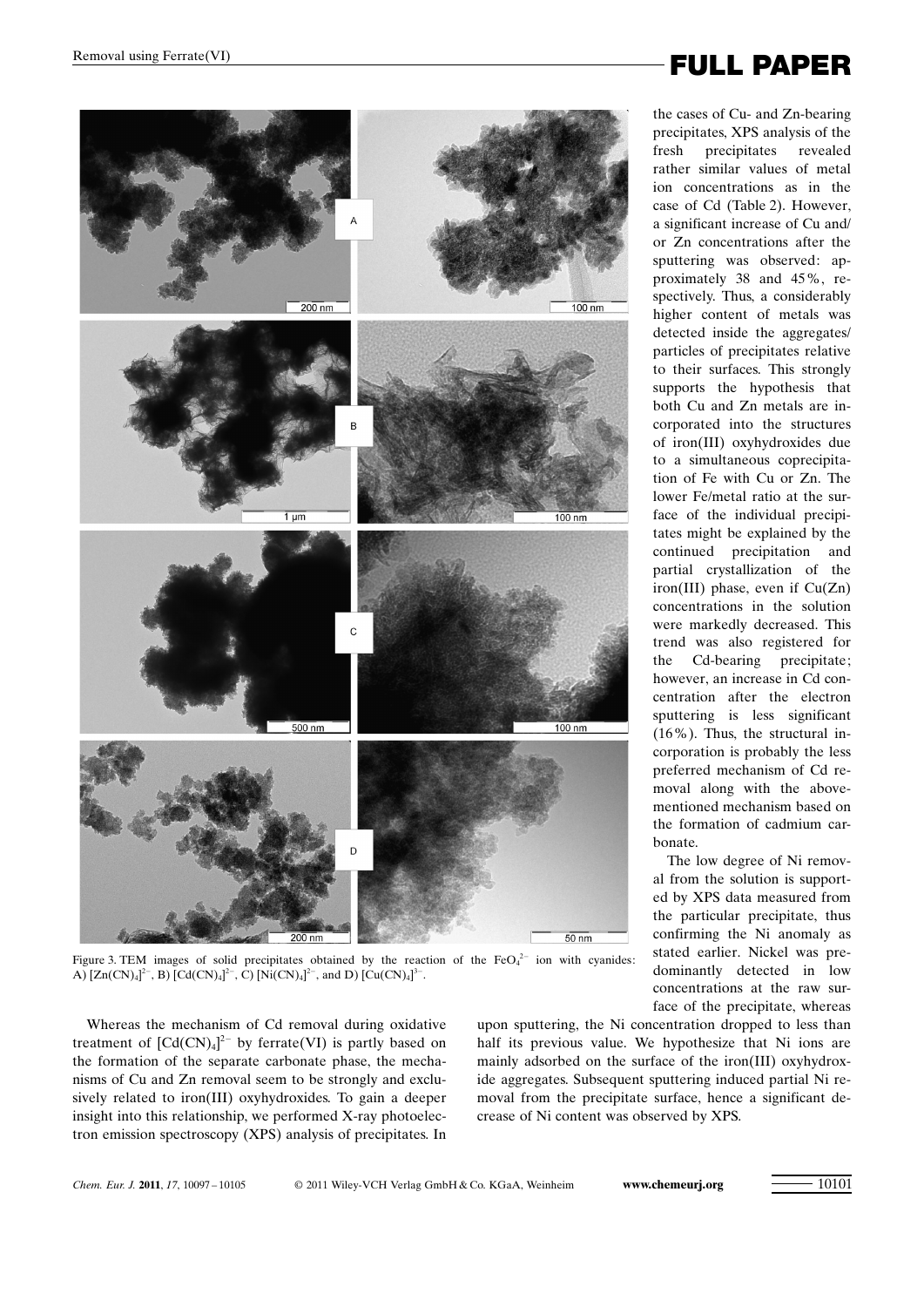Table 2. Results of XPS analyses for Cu, Zn, Cd, and Ni precipitates.

| Sample | Sputtering $(t)$ | Metal concentrations [%] |     |     |     |  |
|--------|------------------|--------------------------|-----|-----|-----|--|
|        | [min]            | Cu                       | Zn  | Cd  | Ni  |  |
| Cu     | $\theta$         | 3.4                      |     |     |     |  |
|        | 3                | 4.7                      |     |     |     |  |
| Zn     | 0                |                          | 2.9 |     |     |  |
|        | 3                |                          | 4.2 |     |     |  |
| Cd     | 0                |                          |     | 3.1 |     |  |
|        | 3                |                          |     | 3.6 |     |  |
| Ni     | 0                |                          |     |     | 2.0 |  |
|        | 3                |                          |     |     | 0.9 |  |

Anomaly of Ni; the crucial role of carbonates in the reaction system: Comparing the reaction rates of  $K_2[Ni(CN)_4]$ ,  $K_2[Cd(CN)_4]$ , and  $K_2[Zn(CN)_4]$ ,<sup>[19,27,28]</sup> which are quite similar, the Ni anomaly cannot be explained by slower reaction kinetics. Another possibility is a change in the Ni valence state, which could be important. The valence state of Ni was therefore evaluated by the dimethylglyoxime  $(dmg)^{[35]}$ method before and after the treatment with  $K_2FeO_4$ . The measurements gave unequivocal evidence for  $Ni<sup>2+</sup>$ , because a yellow precipitate of  $[Ni(dmg)_2]$  was formed. Hence, we can exclude the influence of a different valence state of Ni on its preferential presence in the soluble state after the reaction of  $K_2[Ni(CN)_4]$  with potassium ferrate(VI). Thus, taking into account the proven role of carbonate in the case of Cd-bearing precipitates (formation of solid  $CdCO<sub>3</sub>$ phase) and the well-known fact that alkaline solutions spontaneously react with carbon dioxide from the air to form bicarbonates and carbonates, we investigated their possible presence in the reaction solutions by using FTIR absorption spectroscopy, after removal of the solid precipitates (Figure 4). As can be clearly seen in Figure 4, the supernatants of the blank sample (reaction solution from treatment



Figure 4. FTIR spectra of solid residues of air-dried supernatants obtained after the microfiltration of particular precipitates. The FTIR spectrum of  $Na_2CO_3$  is given for comparison. Dotted lines are used as visual aids for the sake of clarity.

of KCN by  $K_2FeO_4$ ) and those remaining after the removal of Cu- and Cd-bearing precipitates resulted in spectra that were almost the same as those attributable to bicarbonates.[36] No signal of soluble carbonates was detected in IR spectra of these air-dried supernatants. In fact, in the case of the Ni supernatant, there were at least two bands (positioned at 1415 and  $880 \text{ cm}^{-1}$ ) that matched the characteristic carbonate vibrations, an observation corroborated by direct comparison with the IR absorption spectrum of sodium carbonate (see Figure 4). Thus, we obtained strong experimental proof that highly soluble Ni carbonate alone can serve as a potential factor that induces an Ni anomaly. Indeed,  $NiCO<sub>3</sub>$  exhibits a solubility product constant several orders of magnitude higher than those of the carbonates of the other metals.[37]

To quantify the role of carbonates in the reaction systems, we performed theoretical calculations based on the solubility products of particular hydroxides and carbonates (see the Supporting Information). These simplified calculations show that  $Cu<sup>H</sup>$  and  $Zn<sup>H</sup>$  can be removed from the reaction mixture in the form of hydroxides at very low concentrations, which are between three and even six orders of magnitude lower than the concentrations of  $Cd<sup>II</sup>$  and  $Ni<sup>II</sup>$ . This readily explains the coprecipitation of Cu and Zn with iron(III) oxyhydroxides during oxidative treatment of WAD cyanides with ferrate(VI). Furthermore,  $Cd<sup>H</sup>$  and  $Ni<sup>H</sup>$  can remain in solution at relatively high concentrations; consequently, carbonates can compete well with hydroxides as evidenced by the XRD and IR data. However, the calculated concentrations of carbonates required for the precipitation of particular metal carbonates are four orders of magnitude lower in the case of  $CdCO<sub>3</sub>$  relative to the concentrations required for the precipitation of  $NiCO<sub>3</sub>$ . This corresponds well with the XRD identification of solid  $CdCO<sub>3</sub>$  in the precipitate, whereas  $NiCO<sub>3</sub>$  remains predominantly in solution, which would be the principal reason for a low efficiency of Ni removal during treatment of  $K_2[Ni(CN)_4]$  by ferrate. With respect to the crucial role of metal carbonates, we should point out that there are at least three sources of carbonates and bicarbonates in the reaction system: 1) the air  $CO<sub>2</sub>$ , 2) carbonates formed in the aged aqueous solutions of cyanates according to Equation (3):[38]

$$
3\,\text{OCN}^- + 3\,\text{H}_2\text{O} \rightarrow \text{H}_2\text{NCO}_2^- + (\text{NH}_2)_2\text{CO} + \text{CO}_3^{2-} \tag{3}
$$

and 3) carbonates formed by partial hydrolysis of ferrates used for the oxidation of WADs.[39]

It can thus be concluded that Ni remains in the reaction solution in the form of  $Ni<sup>H</sup>$  carbonate, as confirmed by the dimethylglyoxime method and IR absorption spectroscopy. Although this demonstrates that potassium ferrate(VI) effectively decomposes the  $K_2[Ni(CN)_4]$ , the resulting  $Ni<sup>II</sup>$ ions are almost exclusively preserved in the reaction solution due to the formation of highly soluble carbonate. This interesting reaction mechanism indicates difficult simultaneous removal of cyanides and nickel during treatment with ferrate(VI). However, for the real environmental applica-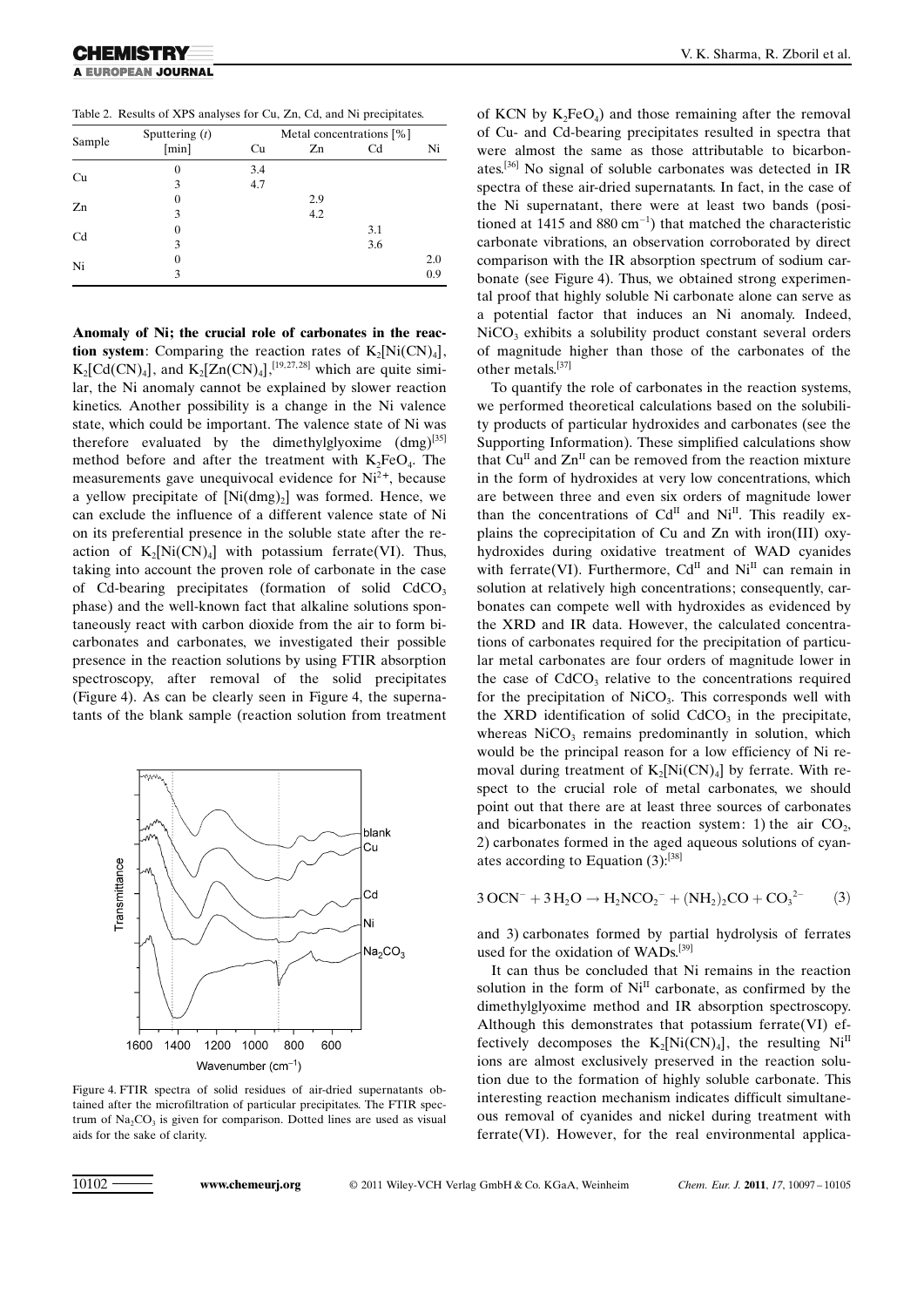# Removal using Ferrate(VI) **Example 2 FULL PAPER**

tions, the excess amount of carbonates would be added into the reaction solution to induce massive precipitation of nickel carbonates, which would lead to a removal of the majority of Ni from the reaction solution.

Leaching of metals from precipitates; environmental impact: In the previous sections, we have clearly confirmed the efficient removal of Zn, Cd, and Cu ions from solution during the oxidative treatment of weak-acid dissociable cyanides by using ferrate(VI). For real environmental applications of this technique that allows for the simultaneous removal of metals and cyanides, it is necessary to check the possibility of reversible metal release from the precipitates. We therefore performed leaching experiments using deionized water and ethylenediaminetetraacetic acid (EDTA) as a well-known chelating agent. We show that these data are important from the point view of environmental chemistry as well as for a deeper understanding of the mechanisms of metal sequestration by a particular precipitate.

The extractabilities of Zn, Cd, and Cu ions from the particular precipitates are depicted in Figure 5 (for the sake of clarity, the y axis is drawn on a logarithmic scale). Cadmium



Figure 5. Extractabilities of metals (Zn, Cd, and Cu) from particular iron- (III) precipitates as obtained after water (black bars) and 0.05 m EDTA extractions (shaded bars).

was found to be very mobile as evidenced by the presence of 35 mg  $L^{-1}$  in the aqueous leachate and nearly 3000 mg  $L^{-1}$ in the EDTA leachate. In contrast, Cu and Zn were found to be more tightly bound to the precipitates as evidenced by their low concentrations in water leachates (6.3 and 2.6  $\mu$ g<sup>-1</sup>, respectively). The effect of complexation with EDTA on Cu- and Zn-bearing precipitates is indicated by the concentrations of Zn and Cu in EDTA leachates being up to five orders of magnitude higher than their water leachates. Generally, it can be seen that Zn and Cu are thoroughly incorporated into the structures of the iron(III) oxyhydroxides that are formed during the oxidative treatment of particular cyanides with ferrate(VI). As a result, the reversible aqueous induced release of Zn and Cu metals from precipitates is negligible, which demonstrates significant environmental consequences. In comparison, the release of Cd is considerably greater, which is evidently due to the different chemical nature of cadmium and its partial presence in the precipitate as cadmium carbonate. In deionized water (which is known to have a slightly acidic pH) and/or in EDTA (for which an acidic pH is generated by the release of two protons when the complexation of  $Cd<sup>H</sup>$  takes place), the solubility of  $CdCO<sub>3</sub>$  is relatively higher than it is at alkaline pH. This dependence on pH might be a possible reason for the reversible release of cadmium from the precipitates in leaching experiments.

We should note that the determined concentrations of Ni were nearly the same in both aqueous and EDTA leachates (data not shown). This indicates nearly the same availability of Ni cations for water and EDTA on the precipitate surface. This phenomenon is related to a weak sorption of traces of Ni onto the precipitate surface as expected with respect to the above-mentioned XPS data.

In summary, the results of the leaching experiments not only confirm principal differences in the mechanisms of incorporation of the investigated metal cations, in particular precipitates, they also provide a clear indication of the environmental applicability of ferrate(VI) technology for the simultaneous removal of cyanides and metals. For this application, the most promising data were obtained in the case of the treatment of copper and zinc cyanides.

### Conclusion

According to our previous studies,<sup>[19,27,28]</sup> weak-acid dissociable cyanides are oxidized by ferrates(VI) at alkaline pH, to form iron(III) oxyhydroxides and cyanates. Data summarized in the present study have provided unambiguous proof that ferrate(VI) technology can be used as an environmentally friendly approach for the simultaneous detoxification of cyanides and metals, although the mechanisms and efficiency of metal removal differ considerably.

In the case of  $K_2[Zn(CN)_4]$  and  $K_3[Cu(CN)_4]$ , the metals can be completely removed from solution as they are thoroughly incorporated into the structures of two-line and seven-line ferrihydrites; in this state, it is rather impossible that they can be released from the precipitates into the water.

In the case of  $K_2[Cd(CN)_4]$  and  $K_2[Ni(CN)_4]$ , particular metal carbonates play a key role. X-ray amorphous Cd-bearing phase and CdCO<sub>3</sub> were identified as separate phases in the precipitate, which exhibits a mesoporous nature, probably due to the sheetlike morphology of the Cd-bearing phase(s) that surround the ferrihydrite nanoparticles. Most probably, there is also some portion of Cd ions incorporated into the ferrihydrite crystal structure. Despite combined mechanisms, cadmium can also be removed from solution in significant quantities by ferrate(VI) at alkaline pH; however, a significant proportion of cadmium can be reversibly released into water at neutral to acid pH. The negligible removal of  $Ni<sup>II</sup>$  is also related to the formation of carbonate,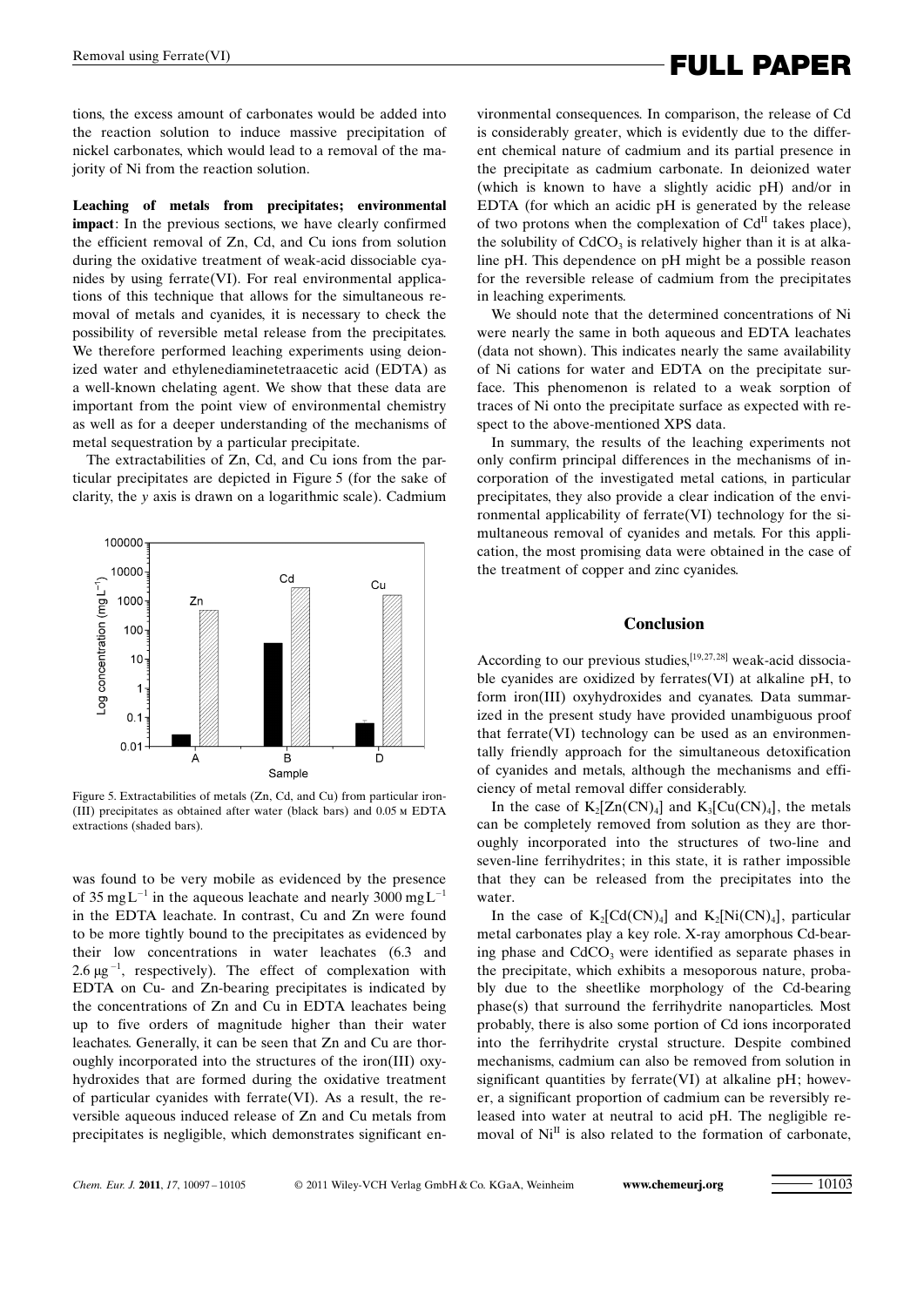which, however, remains in solution in this case, as evidenced by experimental data and theoretical calculations. This Ni anomaly is also reflected in the phase composition of the precipitate in which goethite appears along with ferrihydrite. The traces of Ni identified in the precipitate are probably sorbed onto its surface.

#### Experimental Section

Materials and reaction mixtures: Potassium zinc(II) tetracyanide  $(K_2[Zn(CN)_4])$  and potassium cadmium(II) tetracyanide  $(K_2[Cd(CN)_4])$ were purchased from Antec Inc. Potassium nickel(II) tetracyanide  $(K<sub>2</sub>[Ni(CN)<sub>4</sub>]$ ) was obtained from Sigma–Aldrich Co., and potassium copper(I) tetracyanide  $(K_3[Cu(CN)_4])$  was synthesized in the laboratory.<sup>[27]</sup> All cyanides were used without further purification. Potassium ferrate  $(K_2FeO_4)$  was prepared by the wet oxidation method and had a purity of >98%.<sup>[40]</sup> All solutions were prepared with distilled water that had been passed through an  $18.2 \text{ M}\Omega \text{cm}^{-1}$  Milli-Q water purification system. In the experiments, a fixed amount of solid  $K_2FeO_4$  was added to solutions (10 mL) of 0.1m cyanides at pH 9.0. Molar ratios of iron(VI)/cyanide in solution of each  $M<sup>H</sup>$  cyanides were 1:1, except for copper(I) cyanide, in which the ratio was 1:1.25. As blank samples, KCN and KSCN were used and both reacted at 1:1 molar ratio with iron(VI). At these ratios, weakacid dissociable cyanides were fully oxidized to cyanate, whereas the metals (in the case of WADs cyanides) were released into ionic forms.<sup>[19,27,28]</sup> After the completion of the reaction, which was determined by the disappearance of the pink-violet color of the  $FeO<sub>4</sub><sup>2-</sup>$  ion, the samples were filtered and air-dried. The precipitates as well as supernatants of filtration were then subjected to detailed multianalytical characterization. The reproducibility of oxidation of cyanides by means of potassium ferrate and the uniformity of the physical properties of the resulting precipitates were tested on two separate experimental runs.

Instrumentation employed for the analysis of liquid samples: Solutions that contained metal cyanides were analyzed using flame atomic absorption spectrometry (Perkin–Elmer Model 4000) both before and after the treatment with potassium ferrate (i.e., after the reaction and filtration). In the case of the Ni ion, its valence state was determined by the standard dimethylglyoxime test under alkaline conditions.

Instrumentation employed for the analysis of precipitates and solid residues of air-dried supernatants: The metals in solid precipitates were determined by flame atomic absorption spectrometry using the Solar M5 (Pye Unicam) spectrometer after dissolving the solid precipitates in mineral acids. Each sample was measured three times, and the calculated relative error was estimated to be below 1%. X-ray diffraction patterns of powder samples were recorded using an X'Pert PRO (PANalytical, The Netherlands) instrument in Bragg–Brentano geometry with iron-filtered  $CoK_a$  radiation (40 kV, 30 mA). Samples were placed on a zero-background and rotating single-crystal Si slides, gently pressed to obtain a sample thickness of about 0.5 mm, and scanned in the  $2\theta$  range of 15–90° in steps of 0.017°. The acquired patterns were evaluated using X'Pert HighScore Plus software (PANalytical, The Netherlands), PDF-4+, and ICSD databases. Detailed morphological studies of precipitates were performed using a JEOL JEM-2010 transmission electron microscope equipped with an  $LaB<sub>6</sub>$  cathode (accelerating voltage of 200 kV; point-topoint resolution of 0.194 nm). A drop of high-purity distilled water that contained the ultrasonically dispersed particles was placed onto a Holey Carbon film supported by a copper-mesh TEM grid and air-dried at room temperature. Selected area electron diffraction (SAED) and energy dispersive X-ray spectrometry measurements were also employed. The specific surface area of the precipitates was determined by a BET3 method (nonlinear, three parameters, full equation) in the  $p/p_0$  range between 0 and 0.5 using a Coulter SA 3100 BET surface area analyzer with  $N_2$  as the adsorption gas. Samples were degassed at room temperature with a pressure of  $10^{-6}$  Pa for 12 h. The accuracy of the determined specific surface area is  $\pm 3\%$ . An Omicron Nanotechnology ESCAProbeP

X-ray photoelectron emission spectroscopy system working under ultrahigh vacuum conditions ( $< 10^{-8}$  Torr) and with a monochromated Al $K_0$ X-ray source (1486.7 eV) was used for the qualitative and quantitative chemical analysis of the surface of precipitates (analyzed surface layer of  $<$ 1 nm, i.e., five atomic layers), as well as depth profiling using sputtering. The spectra of particular metals were measured stepwise with a binding energy step of 0.05 eV. The data were processed using the CasaXPS program. Transmission <sup>57</sup>Fe Mössbauer spectra were collected at a constant acceleration mode with a  ${}^{57}Co(Rh)$  source. Measurements were carried out at 300 and 25 K. A pure a-Fe foil was used as a calibration standard. Fourier transform infrared spectra of solid precipitates and solid residues of air-dried supernatants were recorded using a Nexus 670 FTIR spectrometer (ThermoNicolet) with either KBr pellets (400 to 4000 cm-1 ), or a Smart Orbit diamond ATR technique (200 to  $4000 \text{ cm}^{-1}$ ).

Leaching of metals from precipitates: Two short-term extraction batch tests were used to determine the possible environmental release of metallic contaminants from solid precipitates: 1) a deionized  $H_2O$  purifying system (Millipore Academic, USA), liquid-to-solid (L/S) ratio of 50 representing the most simple extraction medium;[41] and 2) 0.05m EDTA adjusted to pH 7, L/S ratio of 50, representing a chelating extraction agent commonly used to assess the '(bio)available' content of metals in soils and sediments.<sup>[42]</sup> Each batch reactor was shaken on an end-over-end shaker (60 rpm) at  $22^{\circ}C \pm 3^{\circ}C$  for 2 h. The suspensions were centrifuged for 5 min at 3000 rpm using a 320R centrifuge (Hettich Universal, Germany). Solutions were subsequently filtered through 0.1 µm membrane filters (Millipore, USA) using Sartorius polycarbonate filtration holders to eliminate colloidal particles. The values of pH and Eh were recorded in each extract using Schott Handylab 1 multimeters. The extracts were diluted and analyzed for the concentrations of Fe, Cd, Cu, Ni, and Zn by using inductively coupled plasma mass spectrometry (ICPMS, Thermo XSERIES). Indium was used as an internal standard for ICPMS determinations. The experiment was run in duplicate (two independent reactors for each sample) with procedural blanks. The quality of the ICPMS measurements was controlled using a standard reference material NIST 1460 (trace elements in water). The percentage error of the measurement was  $<$  7% relative standard deviation for Fe,  $<$  10% for Zn, and  $<$  4% for other elements.

#### Acknowledgements

The authors thank J. Pechousek, P. Kadlec, M. Matikova-Malarova, L. Strnad, and D. Jancik for BET, AAS, FTIR, ICPMS, and TEM measurements, respectively, and Professor Mary Sohn for her useful comments. This work has been supported by the Academy of Sciences of the Czech Republic (KAN115600801); by the Ministry of Education, Youth and Sports of the Czech Republic (MSM 0021620855 and 1M6198959201), and by the Operational Program Research and Development for Innovations: European Social Fund (CZ.1.05/2.1.00/03.0058).

- [1] S. C. Lee, M. J. Scott, K. Kauffmann, E. Munck, R. H. Holm, [J. Am.](http://dx.doi.org/10.1021/ja00080a058) [Chem. Soc.](http://dx.doi.org/10.1021/ja00080a058) 1994, 116, 401-402.
- [2] J. D. Johnson, T. L. Meisenheimer, G. E. Isom, [Toxicol. Appl. Phar](http://dx.doi.org/10.1016/0041-008X(86)90251-6)[macol.](http://dx.doi.org/10.1016/0041-008X(86)90251-6) 1986, 84, 464-469.
- [3] B. K. Ardelt, J. L. Borowitz, G. E. Isom, *[Toxicology](http://dx.doi.org/10.1016/0300-483X(89)90129-7)* 1989, 56, 147-[154.](http://dx.doi.org/10.1016/0300-483X(89)90129-7)
- [4] M. A. Acheampong, R. J. W. Meulepas, P. N. L. Lens, *[J. Chem. Tech](http://dx.doi.org/10.1002/jctb.2358)*[nol. Biotechnol.](http://dx.doi.org/10.1002/jctb.2358) 2010, 85, 590 – 613.
- [5] R. Koenig, [Science](http://dx.doi.org/10.1126/science.287.5459.1737) 2000, 287[, 1737 1738](http://dx.doi.org/10.1126/science.287.5459.1737).
- [6] World Health Organization, 1996.
- [7] R. Bhattacharya, S. J. S. Flora in Handbook of Toxicology of Chemical Warfare Agents (Ed.: R. C. Gupta), Academic Press, Boston, 2009, pp. 255 – 290.
- [8] Z. Dai, E. M. Boon, [J. Am. Chem. Soc.](http://dx.doi.org/10.1021/ja101674z) 2010, 132, 11496-11503.
- [9] J. Jo, D. Lee, [J. Am. Chem. Soc.](http://dx.doi.org/10.1021/ja907056m) 2009, 131, 16283 16291.

10104 <www.chemeurj.org> © 2011 Wiley-VCH Verlag GmbH & Co. KGaA, Weinheim Chem. Eur. J. 2011, 17, 10097 – 10105